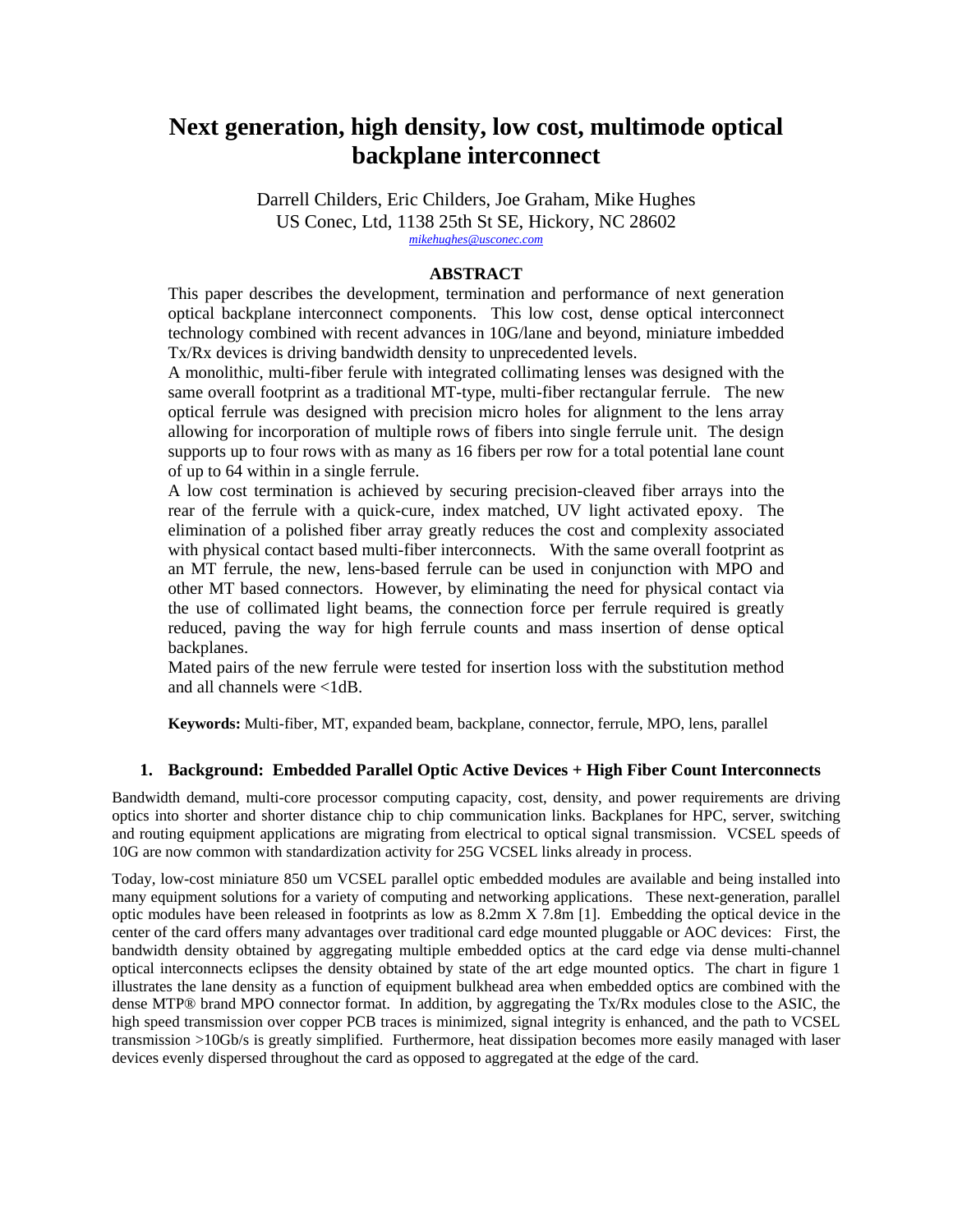

Figure 1: Channel Density at the card edge with embedded optics

Architectures which utilize multiple embedded parallel optic modules facilitate the need for dense optical interconnect technology at the card edge demarcation point. Currently, this parallel optic demarcation occurs via multi-fiber bulkhead feed through or blind-mateable connectors which utilize traditional MT ferrules for the precision alignment.

These traditional multi-fiber ferrules are designed to support physical contact of the fiber tips and low losses for structured cabling and longer distance applications. The following sections will provide an overview of traditional multi-fiber ferrules, expanded beam connectors, the integration of lens arrays into the new, monolithic ferrule design in addition to experimental results for the new interconnect and future activities.

### 2. Traditional Monolithic Multi-Fiber Ferrules:

Multi-fiber ferrules commonly referred to as the "MT ferrule" or "rectangular ferrule" were originally developed by NTT Laboratories for use in subscriber network lines in an outside plant environment. The ferrules were initially molded out of a thermosetting epoxy material but migrated to a more environmentally stable thermoplastic material as precision molding technologies advanced. Due to the need for dimensional stability in the extreme operating environment, the ferrules are molded with a very high content of glass filler. In fact, the glass filler content can range from 60-80% by mass of the ferrule. Figure 2 highlights the glass filler appearance of a polished MT ferrule endface.



Figure 2: Traditional MT Ferrule endface appearance

Today's most common applications for multi-fiber connectors are structured cabling and external equipment interface for data centers and central offices which require very low insertion and return losses. Figure 3 shows insertion loss results for a random intermate of 24 fiber, low-loss, multi-mode MT Elite® ferrule.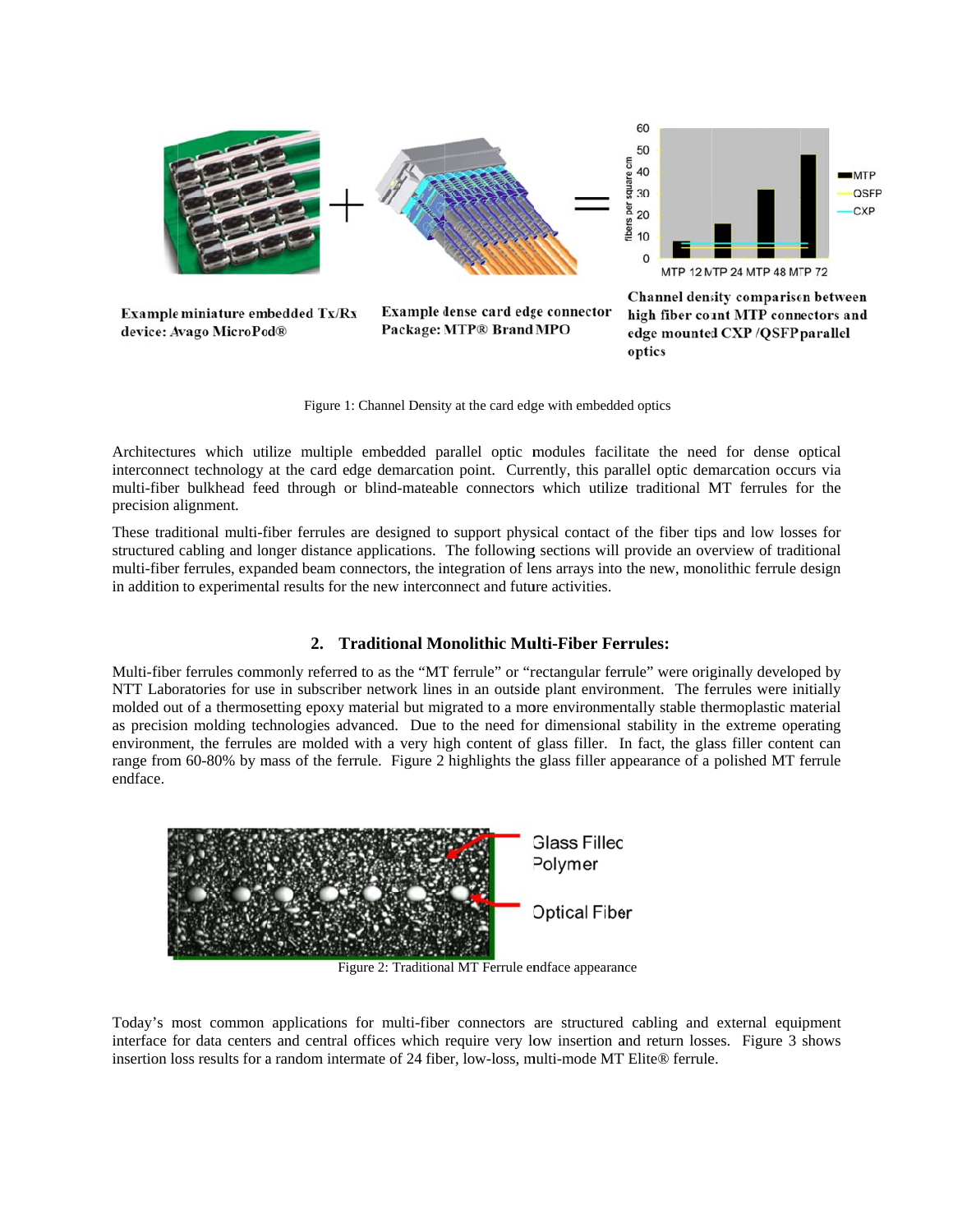24 fiber MM MT Elite Distribution 50um OM3 @ 850nm EF



Figure 3: Empirical data: 24F, Low-Loss MPO random intermate distribution @ 850nm; 50um, Encircled Flux launch conditions per IEC 61280-4-1

In order to obtain a low, stable, insertion loss, the glass fiber tip mated pairs must come into physical contact with each other. This physical contact requires very tightly controlled termination, polishing and metrology procedures which work to drive the cost of traditional multi-fiber interconnects.

In addition to maintaining physical contact, each fiber tip in the ferrule must be kept pristine to ensure the signal is not attenuated through contamination blockage or loss of z-axis alignment (i.e., physical contact). Figure 4 illustrates the primary attributes impacting the performance of traditional MT based multi-fiber connectors: component precision, polished endface geometry and the ability to maintain physical contact, and fiber tip quality or cleanliness.



Figure 4: Factors impacting performance of traditional MT physical contact ferrules

For interconnect densities beyond 24F, obtaining and maintaining physical contact of the fiber tips becomes unobtainable with state of the art polishing and termination technology. As a result, the mated fiber tip interface of high fiber count ferrules (>24 fiber) becomes unstable which can result in optical interference and amplifying return loss values higher than a simple unmated connector will generate (i.e., unstable RL values can oscillate and peak at values below 10dB.)

While traditional, physical contact MT ferrules are suitable for demanding low-loss, high performance applications, they are not optimized for short reach, cost sensitive optical backplane applications. In addition, because the bandwidth densities needed for emerging high end optical backplanes require more than 24 channels, fiber physical contact is not a viable option. This has resulted in focused US Conec development activity on next generation optical backplane interconnects described in the following sections.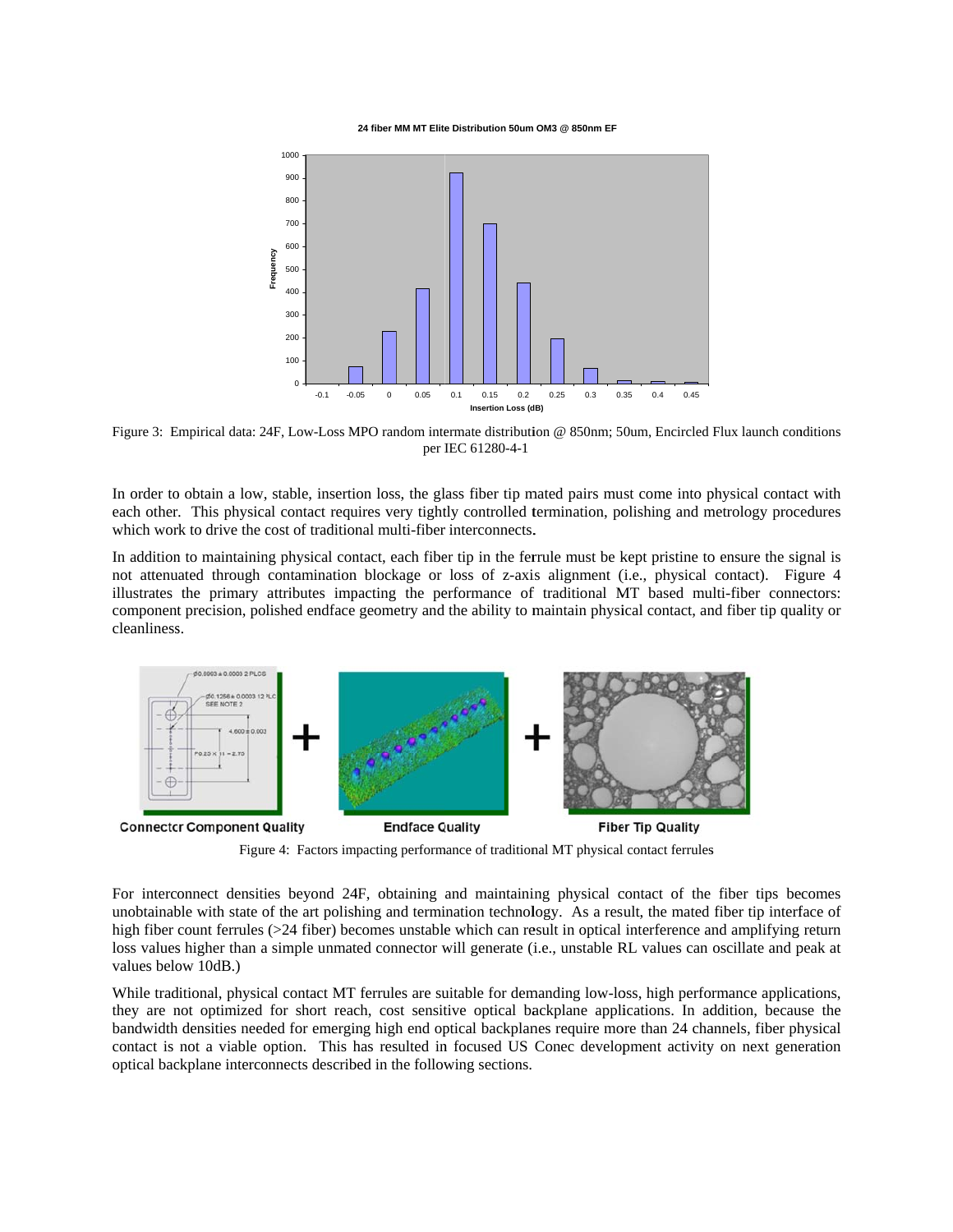### **3. Non-Physical Contact Connectors: Expanded Beam**

Expanded beam connectors are a subset of free-space optical interconnects. The "space" between the connectors must have a different index from the lens media for refraction to occur. Because of this fundamental rule, expanded beam connectors do not touch within the lens aperture. Use of expanded beam technology eliminates the need for fiber tip physical contact which ultimately reduces the overall cost of multi-fiber optical cable assembly manufacturing.

As shown in Figure 5, light emitted by the fiber diverges from the fiber tip through a homogenous optical medial to the refractive boundary of a lens. Over this distance, the beam diverges based on the NA of the fiber. The lens has an aspheric prescription to account for various modes of the beam. The resultant beam has a characteristic beam waist at the mating plane between the connectors. Beyond the mating plane, the beam begins to diverge in the far field region of propagation, which is collected by the second optic where the beam converges to the receiving fiber tip.



Figure 5: Expanded Beam Connectors

One of the advantages of an expanded beam connection is the lower sensitivity to debris as compared to a traditional fiber to fiber interface. Flux is the measure of radiation through an area for a specified amount of time[9]. In optics, the base units for flux are Watts/meter2. A 50µm diameter core fiber has an area of 2 x 103 µm2, while an expanded beam described here has a diameter of 180um with a corresponding 2.5 x 104 µm2 area. Consider a 16µm diameter dust particle that has landed on the tip of a connector with a uniform power distribution across the emission area. This dust particle has a cross-sectional area of  $2 \times 102 \mu m$ 2. For a traditional MT ferrule connector, this would account for blocking 10% of the light transmission. The effect of the blocked light would be nearly 0.5dB of insertion loss between the mated MT pair. For an example expanded beam connector, the effect of the same particle reduces to 0.8% light blockage, corresponding 0.035dB.

Another key advantage of the expanded beam connector is the reduced alignment precision required along the fiber axis (Z axis). Perfect collimation of the emitted beam eliminates all sensitivity of the lens-to-lens distance on insertion loss. As shown in Figure 6, the spot size would remain the same regardless of the z-axis gap.



Figure 6: Insensitivity to Z-axis gap for the Ideally Collimated Lensed Connector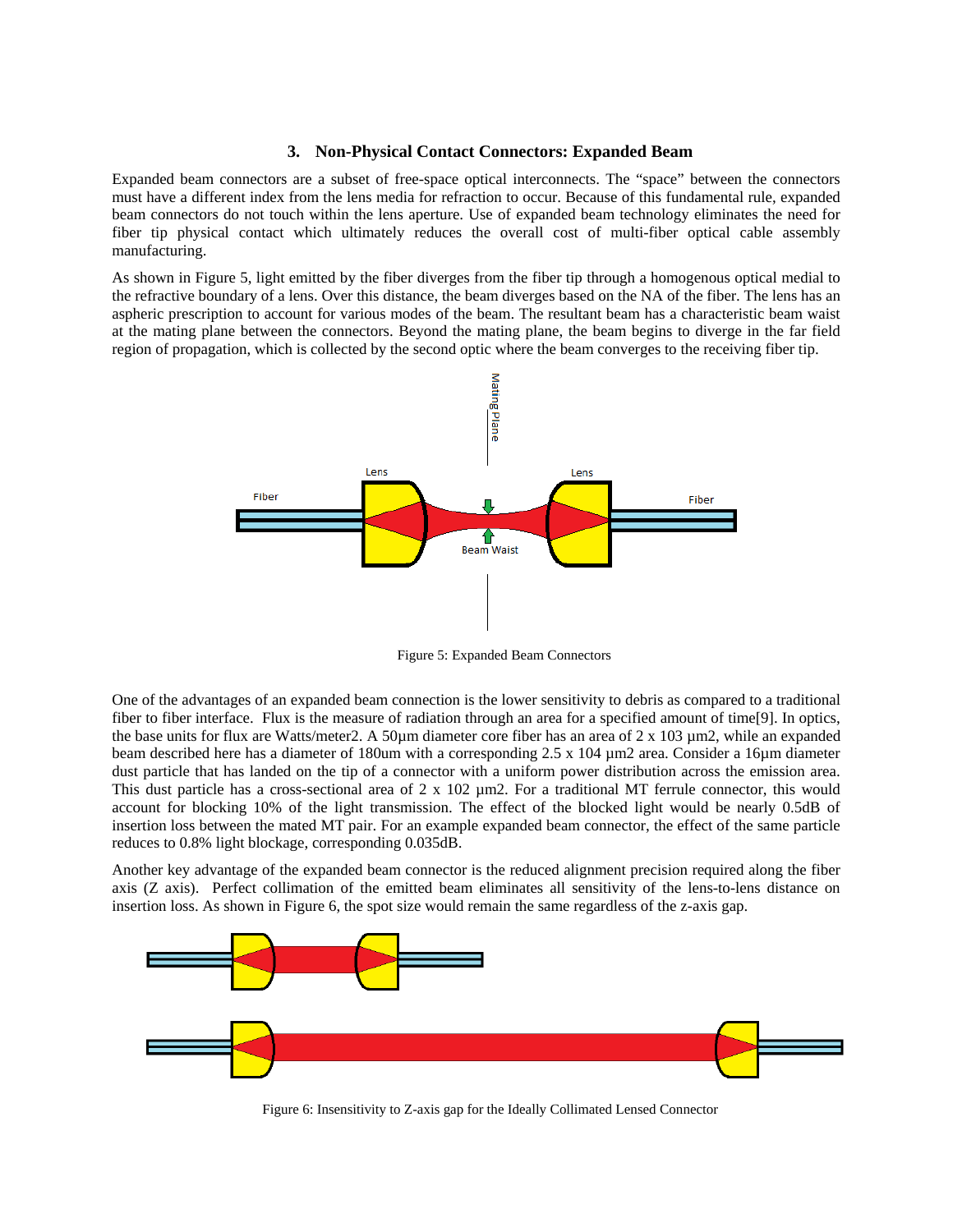In reality, the emitted beam is not perfectly collimated, but has a far field NA of 0.0060 for the first millimeter of travel, based on RMS radius modeling of the spot size at 0 and 1mm. Beyond 1mm, the NA continues to increase to a limit of 0.026, which is almost an order of magnitude less than current multi-mode fibers. According to Figure 7, the coupling efficiency is relatively unaffected by the lens-to-lens air gap over the first millimeter. After 1.5mm, the sensitivity increases, but shows that even up to 2mm the change in insertion loss is just above the noise level of most commercial test systems.



Figure 7: Connector Sensitivity

Combining the relaxed Z-axis alignment precision required for collimated, expanded beam connectors with multifiber connectors, the precision and costs associated with maintaining physical contact across one or more fiber arrays of connectors is greatly reduced.

# **4.** Initial Integration of collimating lenses in the PRIZM® LightTurn®

US Conec has previously developed and released a monolithic, collimating multi-fiber ferrule designed as an active device interface that facilitates perpendicular mating to the printed circuit board. This interconnect, known as the PRIZM® LightTurn® connector, provides passive alignment to the transceiver and incorporates novel retention features for multiple re-mattings. Precision alignment to the parallel optic device is accomplished by use of molded alignment posts within the ferrule and corresponding alignment holes at the transceiver interface. The PRIZM® LightTurn® ferrule is the first ever single molded component combining an array of precision micro holes with an array of collimating lenses.

The ferrule accepts cleaved fibers and utilizes a total internal reflection (TIR) lens design to turn the light 90°, eliminating the need for connector polishing. The ferrule has several major component features, as shown in Figure 8. The array of aspheric, asymmetric TIR lenses redirects the light path at approximately 90° to the fiber axis. The lens array provides for bi-directional light transmission, but functions differently depending on the direction. The light path is collimated when exiting the ferrule. The same ferrule lens array, upon receiving the conditioned collimated light from the parallel optic module, focuses the light onto the fiber tips. Use of collimated light entering and exiting the ferrule reduces the alignment tolerance requirements and the effects of debris on the optical exit window. The micro holes that capture and position the optical fibers are aligned to both the lens axis as well as the alignment posts located on the bottom of the part, so that the fibers are repeatable and reliably located to the device connection. The smooth wall located in front of the micro holes acts as a stop plane for the fiber array, which guarantees that the fibers are always positioned correctly at the focal point of the lenses. An optically smooth exit window is molded into the bottom of the ferrule between the alignment posts to allow the light to enter and exit the ferrule with minimal distortion. The two openings towards the rear of the ferrule are for index-matching epoxy to securely bond the fiber array in place. The connector housing has been designed to protect the lenses and provide a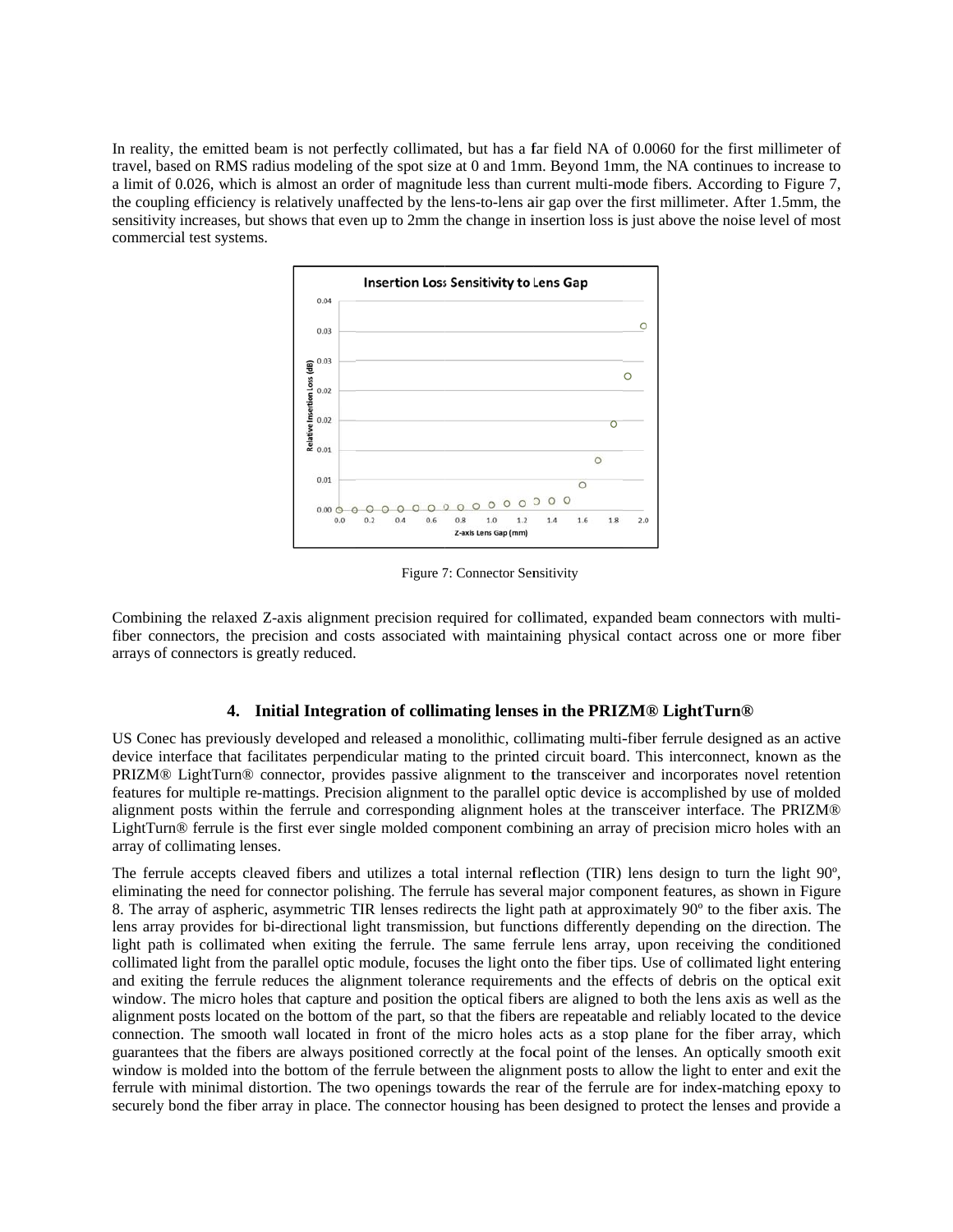reliable, consistent, repeatable, mating interface to the optical module. It snaps directly onto the ferrule and covers the lens array face, while also providing latches that hold the connector to the mating surface. The housing provides gross alignment and holds the connector in place, while allowing the ferrule to float laterally. This float permits the precision alignment posts and transceiver alignment holes to control the optical path alignment without overconstraining the connection.



Figure 8: Previous Monolithic Collimating Array Ferrule with Micro holes

To reduce the cost associated with standard multi-fiber connectors, this new connector design completely eliminates the need for connector polishing and traditional heat-cure epoxies. The following is a summary of the assembly and testing pro cedures:

Standard multimode ribbon fiber is stripped and subsequently cleaved 2.75 mm beyond the end of the ribbon matrix. While traditional mechanical cleavers can be used, use of a laser cleaving process is recommended due to the resulting rounded fiber tips and clean endface along with a highly controlled cleave length. As compared to the fiber tips generated with a mechanical cleave, the rounded fiber tips reduce the amount of debris generated during fiber insertion. The cleaved fiber array is then inserted into the ferrule micro holes. A visible or UV light-curable index matched epoxy is then inserted into both epoxy openings, and the fiber is pushed into its final resting place against the stop plane. Inserting the epoxy first ensures that the index-matching epoxy coats the fiber endfaces and eliminates air pockets between the fibers and the stop plane. The assembly is then cured using a light source, followed by installation of the connector housing. The entire cleave, termination, and cure process can easily be completed in approximately one minute, greatly reducing the time involved in standard fiber termination and polishing.

# 5. **US Conec PRIZM MT<sup>TM</sup> Design Overview**

US Conec has expanded on the success of the PRIZM® LightTurn® collimating array to Tx/Rx interconnect with development of the PRIZM  $MT^{TM}$ , fiber to fiber interconnect ferrule for card-edge applications.

The PRIZM MT™ was designed with the same low-cost, no polish termination methodology developed for the PRIZM® LightTurn® connector. By utilizing a similar dual window design, a cleave-only fiber array is aligned to an optical stop plane and bonded into the ferrule via an index matched light cure or thermal cure epoxy. Utilization of micro-holes for precision alignment allow for scaling to multiple rows in the same monolithic ferrule in a manner similar to multi-row traditional MT ferrules.

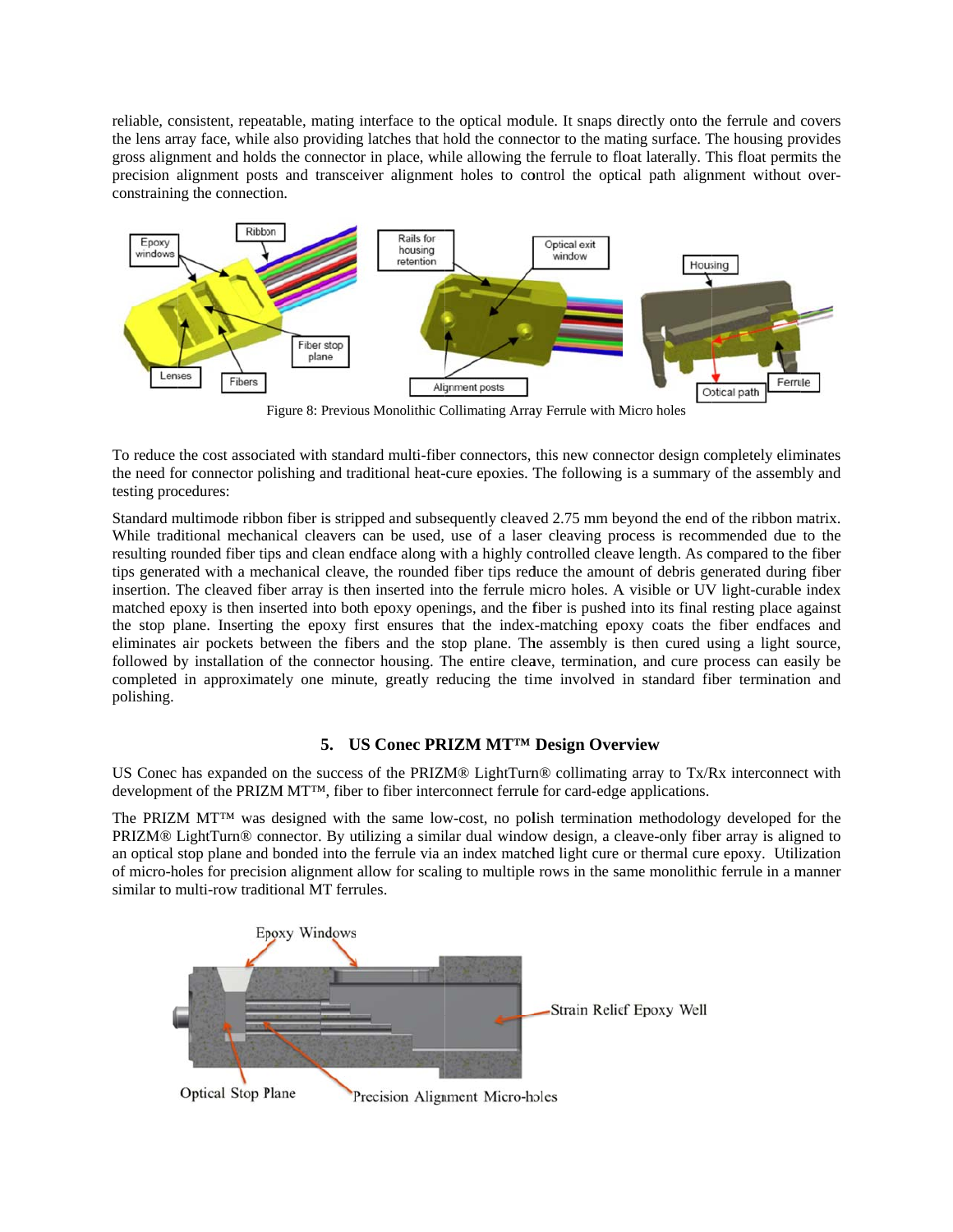#### Figure 9: PRIZM MT™ cross section

The PRIZM MT<sup>™</sup> was designed with the same outer length, width, height and shoulder footprint as a traditional, physical contact MT ferrule. This aspect of the ferrule design allows for use with existing MT based connector solutions like the MTP® brand MPO connector or other ganged MT ferrule based connector solutions. Similarly, any future optical backplane interconnect architectures using PRIZM MT® technology have the versatility to switch to tradition physical contact MT ferrules for applications requiring lower insertion losses, longer reaches and reduced back reflections.

The PRIZM MT<sup>™</sup> ferrule was designed to be used with or without traditional MT guidepins. With two through holes in the ferrule, traditional alignment guidepins and a subsequent guide pin holder/keeper can be used for existing connector designs. However, by capitalizing on the molded-in, precision alignment post technology established with the PRIZM® LightTurn® ferrule, a hermaphroditic design with a single precision alignment post and precision alignment hole eliminate the need for the guide pin sub-assembly. Figure X illustrates the molded alignment post design of the PRIZM MT<sup>TM</sup> compared to the MT ferrule which contains two guide holes and two separate guide pins.



Figure 10: PRIZM MT™ Designed with same external footprint as traditional MT ferrule

Furthermore, the PRIZM MT™ was designed with an alternative interface footprint which will support up to 16 rows of fibers. By increasing the alignment hole/pin pitch to 5.2mm and changing the nominal alignment post size to 550 microns, four additional fibers with a 250 micron pitch can be added to the traditional maximum 12 fiber row footprint associated with MT ferrules.

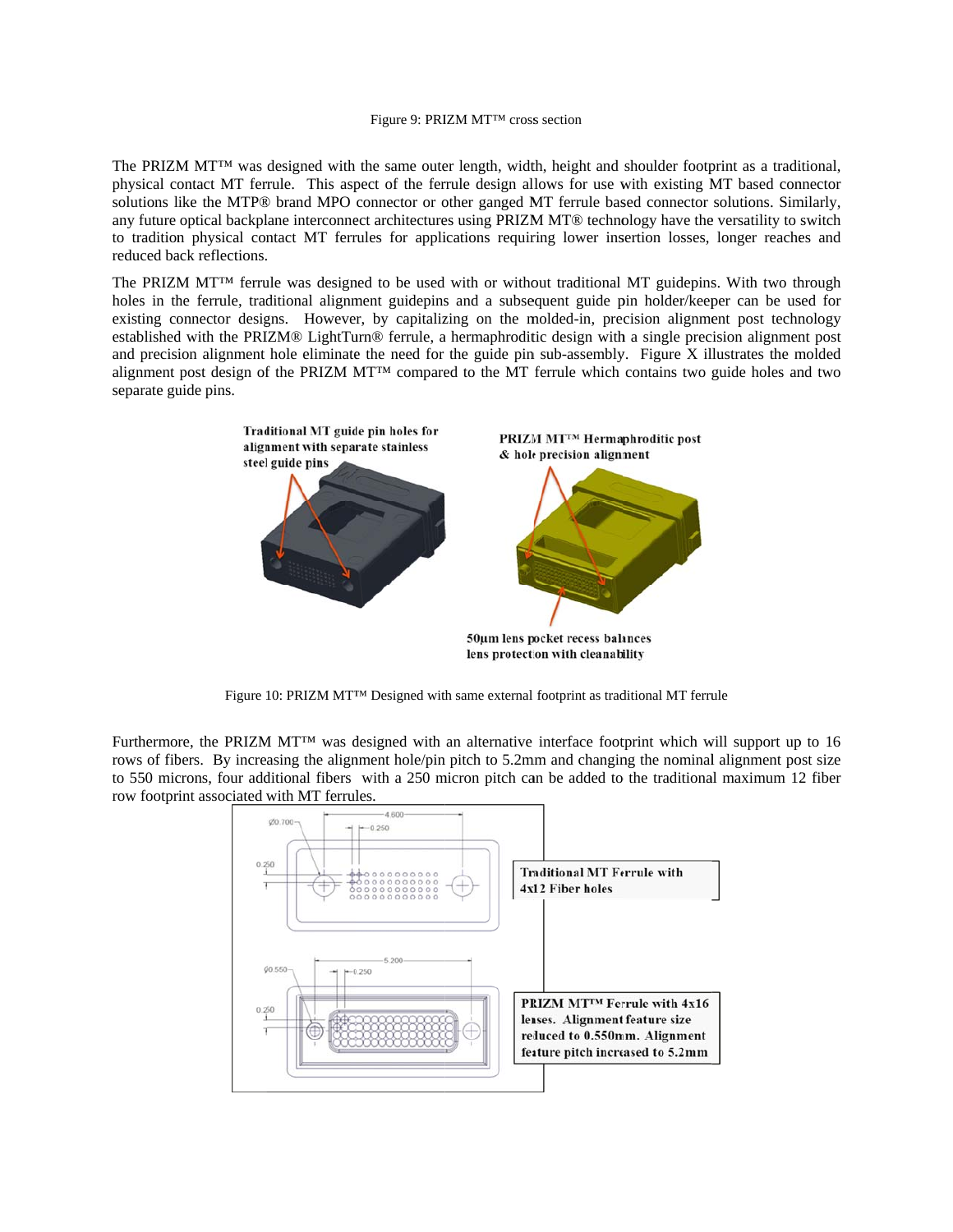#### Figure 11: PRIZM MT™ endface expandable to rows of 16

As described in the section on expanded beam technology, the impact of contamination on the lensed endface is much less severe when compared to traditional fiber connectors. However, minimizing contamination and providing the ability to clean the connector endface when it is contaminated have been considered with the ferrule design. The PRIZM MT® ferrule endface was designed to protect the optical transmission area by sealing off the lens array features on the mated ferrule pair. In addition, the lens array was only slightly recessed below the contact surface of the ferrule providing access to the lenses with an industry normal contact based field or factory cleaning tool.



Figure 12: Cross-section of PRIZM MT™ mated pair

Figure 12: Cross-section of PRIZM MT™ mated pair<br>The features of the PRIZM MT™ offer an optimized interconnect solution for high density, low-cost, MM, VCSEL based card to card or optical backplane interconnect applications.

### **6. E Empirical re sults**

The PRIZM MT<sup>™</sup> ferrule is tested in a manner similar to standard fiber connector testing which uses conventional return loss and insertion loss test equipment. Unlike standard multi-fiber connectors however, this new lens ferrule is designed to mate to another lens ferrule rather than to a standard ferrule with fiber to fiber contact. Therefore, unique testing procedures are necessary to utilize traditional fiber based test equipment.

Final cable assembly evaluation consists of two functional tests to verify performance. First, the insertion loss is measured as shown in Figure 13 starting with an encircled flux (EF) compliant standard MT launch lead per IEC 61280-4-1. A hybrid jumper with a standard MT ferrule on one end and a PRIZM MT<sup>TM</sup> on the other end is coupled to the source while a reference power level is measured from the PRIZM  $MT^{M}$ . Next, a jumper with a PRIZM  $M$ T<sup>™</sup> ferrule on each end is coupled to the previously referenced PRIZM  $M$ T<sup>™</sup> ferrule. The opposite end is placed in front of the detector and the insertion loss is measured. The measured insertion loss represents the light lost in coupling light from the referenced lens ferrule into the device under test plus the loss within the lens ferrule adjacent to the detector.

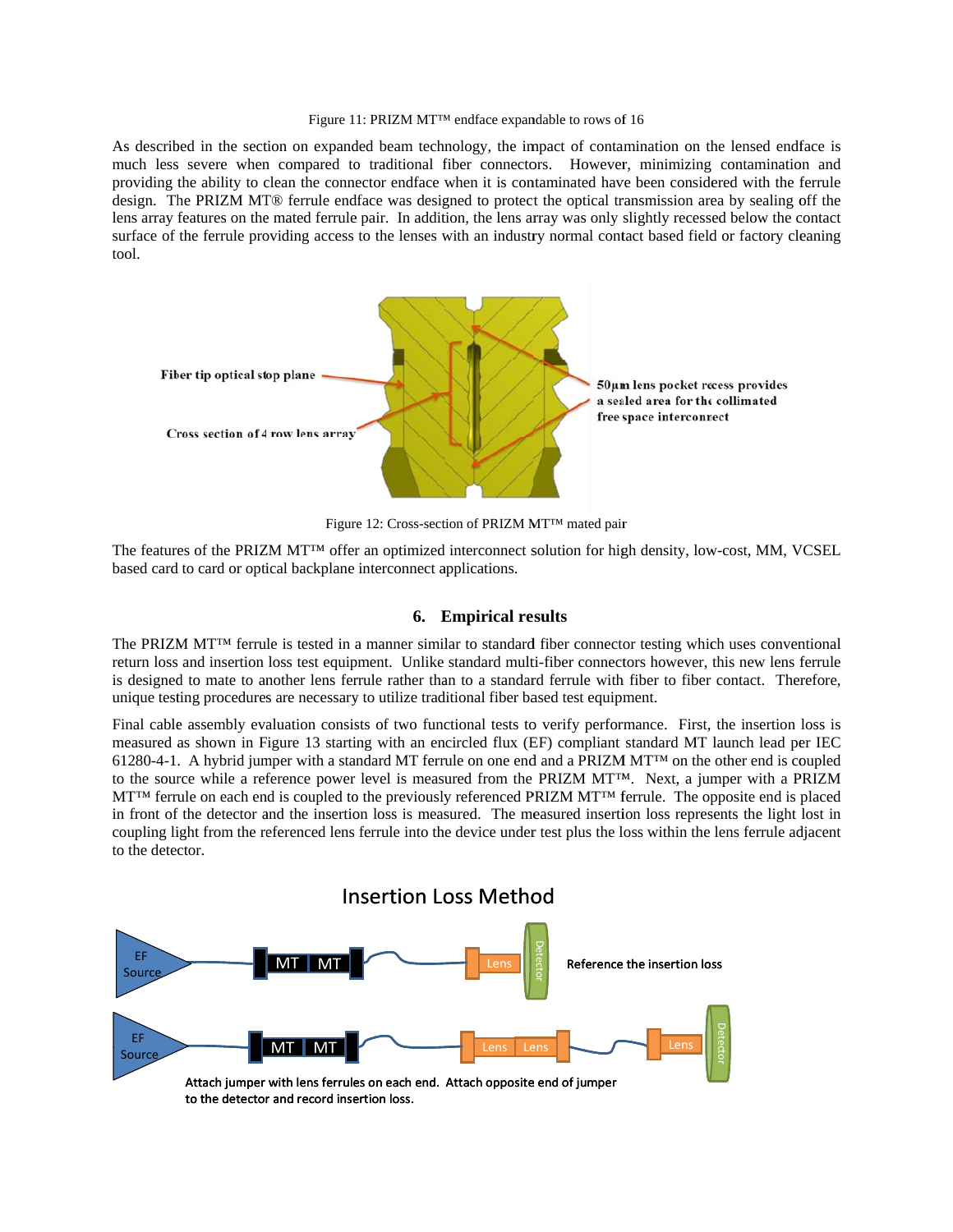#### Figure 13 I Insertion Loss M Method

Second, the quality of the area between the cleaved fiber endface and the ferrule stop plane is determined by measuring the return loss of the ferrule. Unlike traditional, physical contact MT ferrules, the return loss at the lens to lens expanded beam interface is simply determined by the physical geometry of the lens. This gives the PRIZM MT<sup>™</sup> a significant advantage over multi-row, high fiber count MT ferrules where reliable physical contact is unachievable. The value of the return loss measurement for the completed assembly is simply to verify that the termination was properly completed and that the fiber tips were correctly coupled to the stop plane within the ferrule. If the area between the fiber tips and stop plane contains voids or debris, poor return loss values of <20dB will be observed.

The insertion loss testing consisted of an intermate study using 22 randomly inter-mated lensed ferrule pairs. The results of the insertion loss testing are shown in Figure 14.

The return loss results for each of the 240 mated fiber pairs were between 22 and 25dB.



Figure 14: Insertion Loss results from random intermate testing of the PRIZM MT<sup>™</sup> Ferrule

The low cost termination methodology combined with tolerant Z-axis alignment provide stable insertion loss and return loss performance for high fiber count, short reach, multimode applications.

### **7.** Future Work

The next step for this interconnects technology is completion of industry standard environmental testing to ensure reliability in various operating environments. Successful testing already completed with the PRIZM® LightTurn® connector suggest that the PRIZM MT™ will be compatible with TIA 568 Commercial Building and Cabling